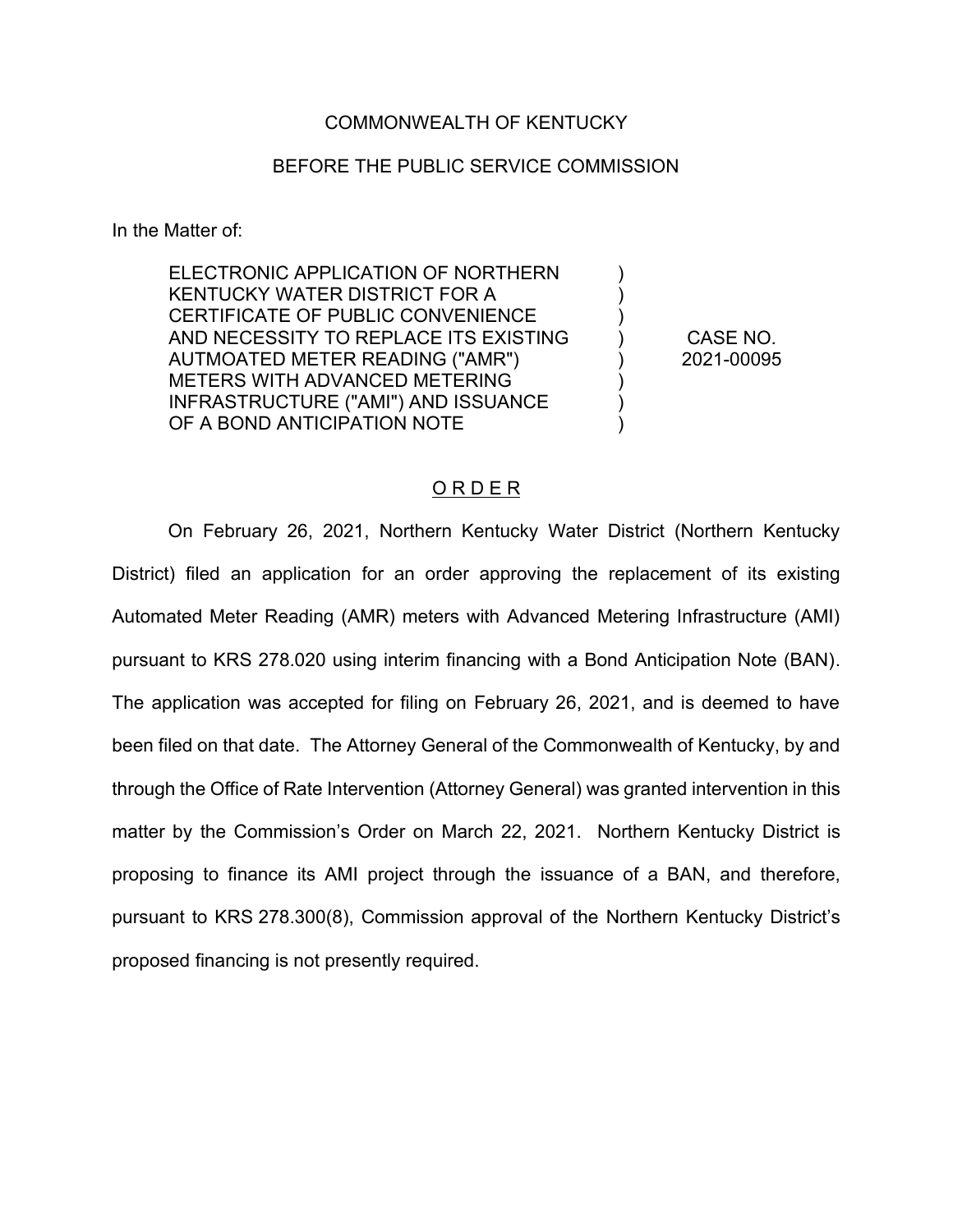The Commission finds that a procedural schedule should be established to ensure the orderly review of Northern Kentucky District's application. The procedural schedule is attached as an Appendix to this Order.

IT IS THEREFORE ORDERED that:

1. The procedural schedule set forth in the Appendix to this Order, which is attached hereto and incorporated herein, shall be followed.

2. a. Responses to requests for information shall be appropriately bound, tabbed and indexed, with the original and an electronic version to the Commission. The Commission expects the original documents to be filed with the Commission within 30 days of the lifting of the current state of emergency. Electronic documents shall be in portable document format (PDF), shall be searchable, and shall be appropriately bookmarked. Each response shall include the name of the witness responsible for responding to the questions related to the information provided.

b. Each response shall be answered under oath or, for representatives of a public or private corporation or a partnership or an association or a governmental agency, be accompanied by a signed certification of the preparer or person supervising the preparation of the response on behalf of the entity that the response is true and accurate to the best of that person's knowledge, information, and belief formed after a reasonable inquiry.

c. A party shall make timely amendment to any prior response if it obtains information that indicates the response was incorrect when made or, though correct when made, is now incorrect in any material respect.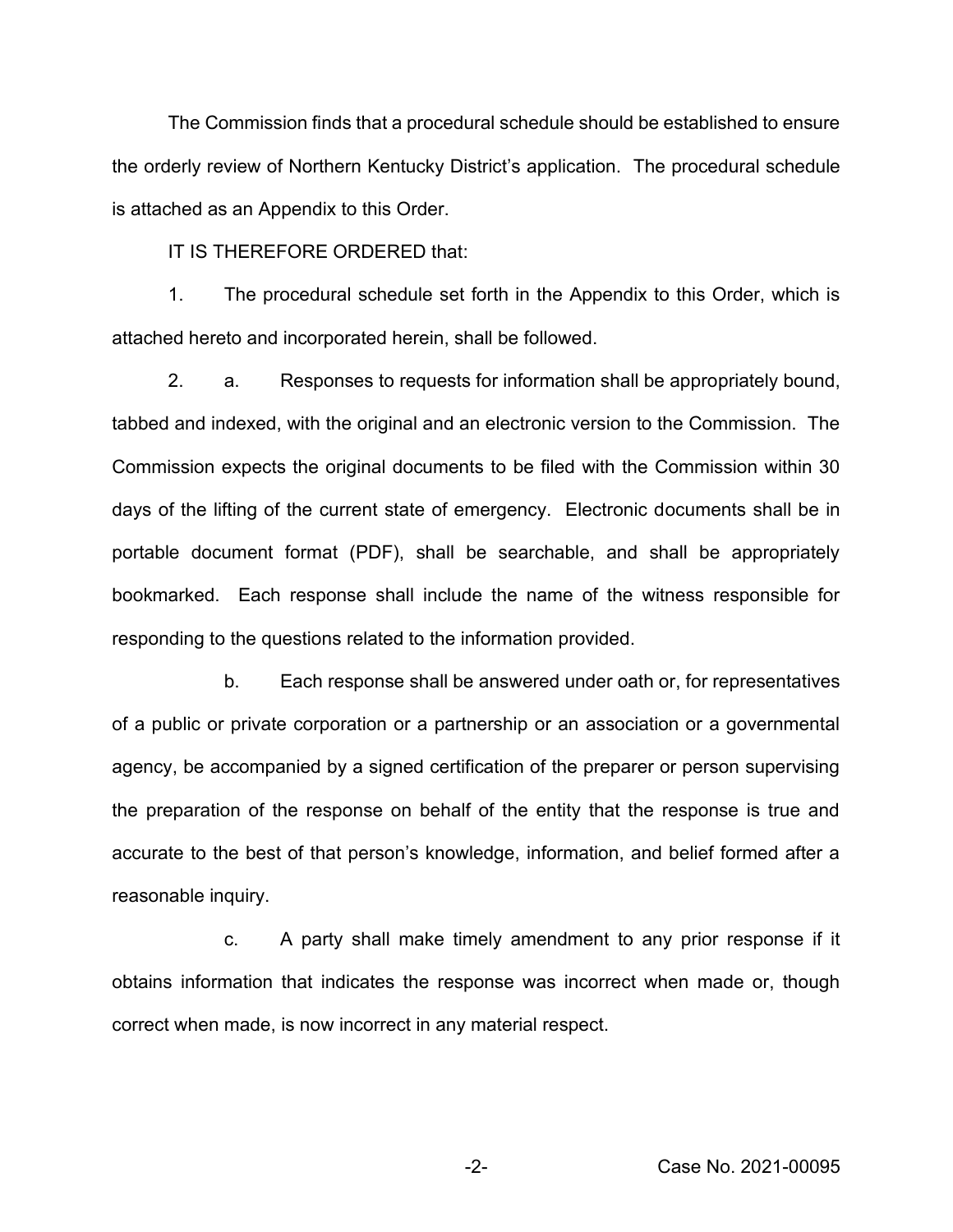d. For any request to which a party fails or refuses to furnish all or part of the requested information, that party shall provide a written explanation of the specific grounds for its failure to completely and precisely respond.

e. Careful attention should be given to copied material to ensure that it is legible. When the requested information has been previously provided in this proceeding in the requested format, reference may be made to the specific location of that information in responding to this request.

f. Any party filing a paper containing personal information shall, in accordance with 807 KAR 5:001, Section 4(10), encrypt or redact the paper so that the personal information cannot be read.

3. As set forth in 807 KAR 5:001, Section 4(11)(a), a person requesting permissive intervention in a Commission proceeding is required to demonstrate either (1) a special interest in the proceeding which is not adequately represented in the case, or (2) that the person requesting permissive intervention is likely to present issues or develop facts that will assist the Commission in fully considering the matter without unduly complicating or disrupting the proceedings. Further, KRS 278.040(2) requires that a person seeking intervention must have an interest in the rates or service of a utility, as those are the only matters that are subject to the Commission's jurisdiction. Therefore, any person requesting to intervene in a Commission proceeding must state with specificity the person's special interest that is not otherwise adequately represented or the issues and facts the person will present that will assist the Commission in fully considering the matter. A mere recitation of the quantity of water consumed by the movant or a general statement regarding a potential impact of possible modification of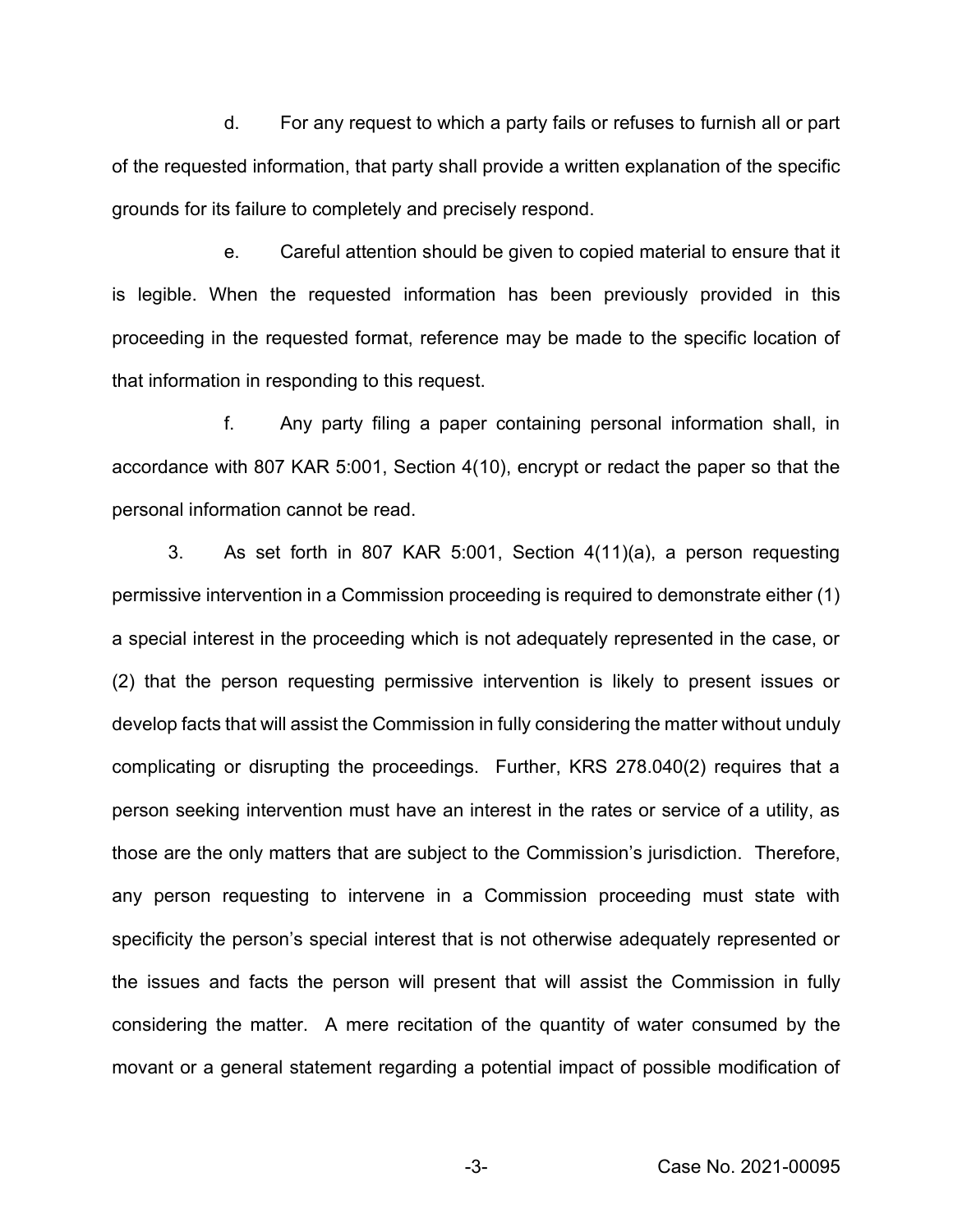rates will not be deemed sufficient to establish a special interest. In addition, any motion to intervene filed after the date established in the procedural schedule attached as an Appendix to this Order shall also show good cause for being untimely. If the untimely motion is granted, the movant shall accept and abide by the existing procedural schedule.

4. The Commission directs the parties to the Commission's March 16, 2020 and March 24, 2020 Orders in Case No. 2020-00085<sup>1</sup> regarding filings with the Commission. The Commission expects the original documents to be filed with the Commission within 30 days of the lifting of the current state of emergency.

<sup>1</sup> Case No. 2020-00085, *Electronic Emergency Docket Related to the Novel Coronavirus COVID-19* (Ky. PSC Mar. 16, 2020), Order at 5–6. Case No. 2020-00085, *Electronic Emergency Docket Related to the Novel Coronavirus COVID-19* (Ky. PSC Mar. 24, 2020), Order at 1–3.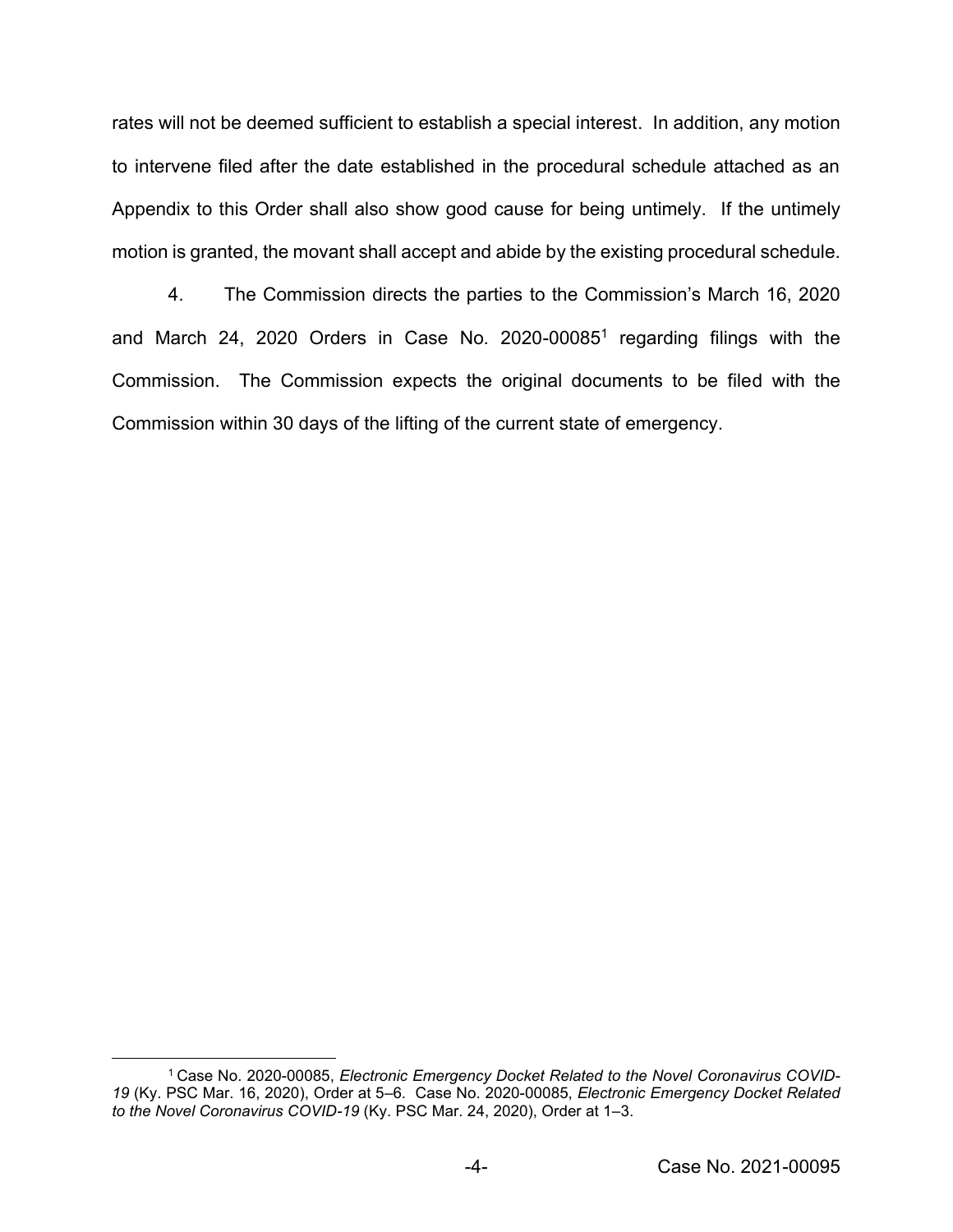By the Commission



ATTEST:

)<br>de C. Pridwell

Executive Director

Case No. 2021-00095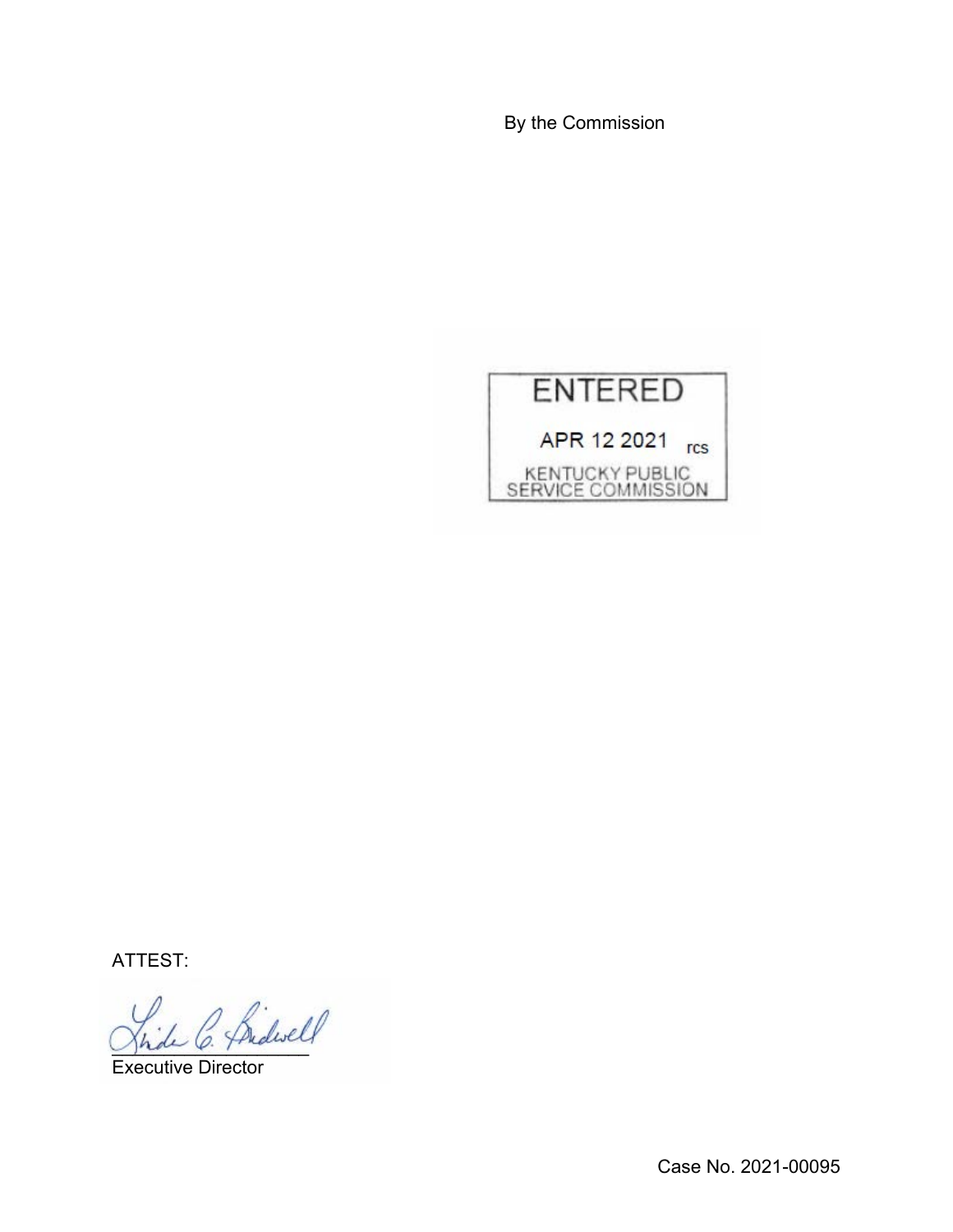# APPENDIX

## APPENDIX TO AN ORDER OF THE KENTUCKY PUBLIC SERVICE COMMISSION IN CASE NO. 2021-00095 DATED APR 12 2021

| All requests for information to Northern Kentucky District      |  |
|-----------------------------------------------------------------|--|
| Northern Kentucky District shall file responses to requests     |  |
| All supplemental requests for information to                    |  |
| Northern Kentucky District shall file responses to supplemental |  |